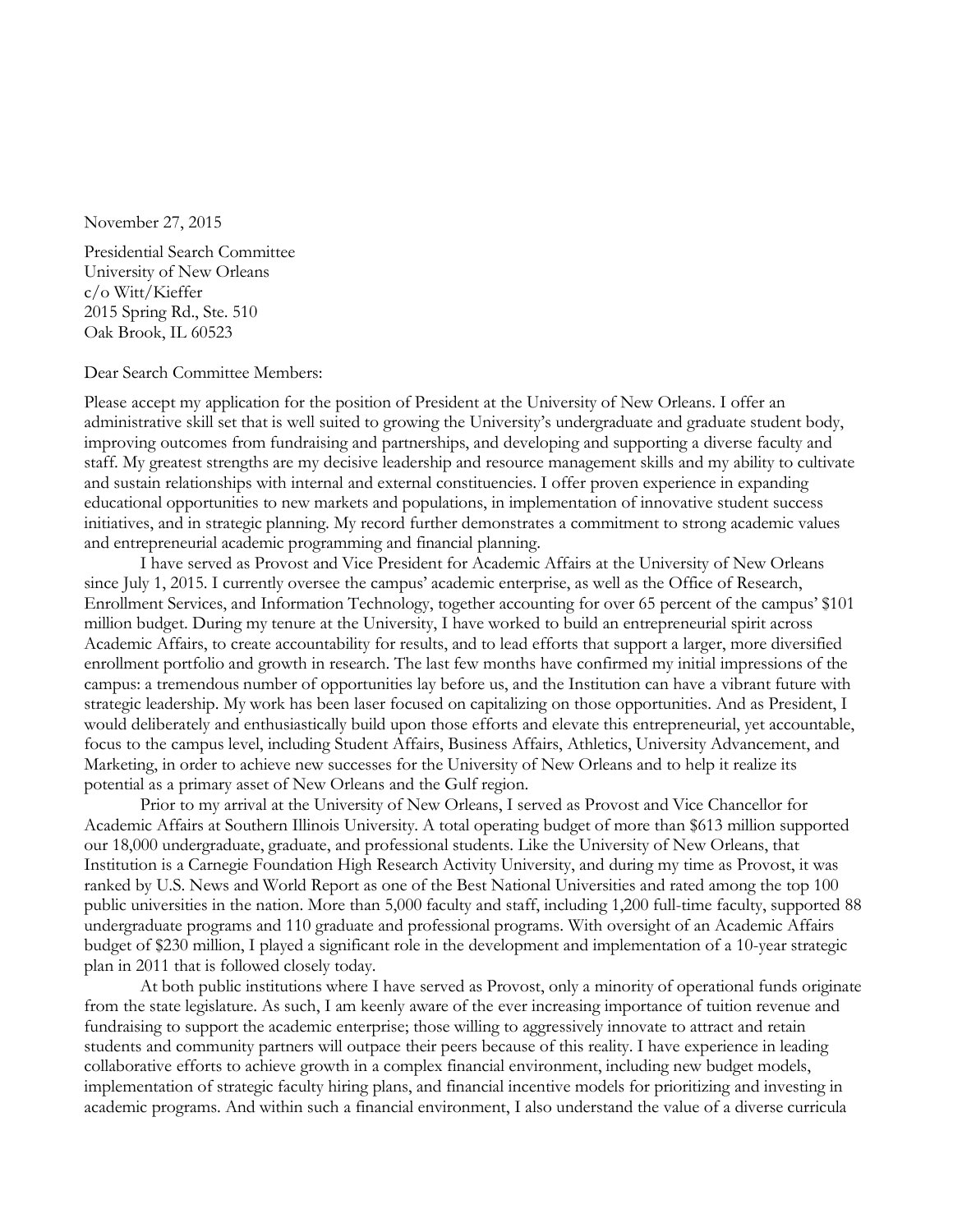and a liberal arts education, especially within the framework of professional programs. As an engineer and educator, my technical and administrative career has greatly benefited from my understanding of society, culture, politics, communications, history, and economics. Likewise, I appreciate the value that extra-curricular activities bring to the overall student experience. For example, as a former NCAA Division I student-athlete, I developed leadership and teamwork skills that I still utilize today. Overall, I am a data- and goal-driven leader, but I also have great appreciation for human factors important in decision making.

Student enrollment, engagement, and success are the lifeblood of a university and are the foundation upon which I will work to advance the institutional mission. I believe that the undergraduate and graduate student body, both in its number and quality, must be a focal point around which all other activities at the University revolve. That focus strengthens our reputation in the eyes of the public, industrial partners, and alumni, justifies accountable growth of faculty and staff resources, and provides a mechanism for increasing external giving and scholarly research. In the four months since my arrival at the University of New Orleans, I have been successful in staging a number of initiatives that will yield improved enrollment and student completion at the Institution. I have led the campus in a strategic enrollment effort involving nearly 25 action teams and 140 faculty and staff organized around recruitment, retention, and algorithmic aid packaging initiatives . Those efforts are showing promising early results based on the number of prospects in our student enrollment funnel. I have coordinated the evaluation and restructuring of distance education to create the organization and financial incentive model needed to support a profitable, online enterprise that supplements our enrollment portfolio, and I am currently leading a redesign of academic advisement and integration of predictive analytics to identify and retain at-risk students. I have also created the Center for Teaching Innovation to support faculty in pedagogical and technological advances in support of improving student learning outcomes.

At Southern Illinois, my team was able to matriculate the largest and one of the most academicallytalented freshmen classes in 20 years. The source of growth was, in part, due to an aggressive rebranding and marketing effort and the creation of SIU Extended Campus to support off-campus, online, and blended enrollment. Those efforts were successful in improving perceptions and reaching new student markets across the country, including stimulating a 116% growth in online and blended enrollments between 2011 and 2014. Prospective student and parent focus groups showed a dramatic shift in perception and supported an increasingly positive image among the public. I simultaneously oversaw creation of a new Center for Teaching Excellence and redesign of Information Technology, both intended to support faculty development and reward excellence in teaching. By integrating improved technology in the classroom, incentivizing innovation, utilizing predictive analytics [\(http://www.vox.com/2014/7/14/5890403/colleges-are-hoping-predictive-analytics-can](http://www.vox.com/2014/7/14/5890403/colleges-are-hoping-predictive-analytics-can-fix-their-graduation-rates)[fix-their-graduation-rates\)](http://www.vox.com/2014/7/14/5890403/colleges-are-hoping-predictive-analytics-can-fix-their-graduation-rates), and launching Mobile Dawg – a project that provided all freshmen with tablet computers and pre-loaded e-texts for many course – these efforts had a direct positive impact on student persistence and learning outcomes. Retention of first-time, full-time students increased by 8.3 percentage points between 2013 and 2014. Prior to these initiatives, while in the College of Engineering at SIU, I led a series of new enrollment initiatives, ranging from a renewed marketing strategy and a new peer-mentoring program to a summer bridge program and a unique high-school robotics competition to pique interest in the engineering disciplines. Within two years of implementing these activities, new freshmen and transfer student enrollment increased by 26% and 53%, respectively, and first-year retention rates rose by 10%, to reach their highest levels in over a decade.

I am committed to growing and sustaining a diverse community where students and the campus community benefit from differences among individuals. At the University of New Orleans, diversity is a vital element of our new domestic and international recruitment plans, and we are working to assemble a Multi-Cultural Resource Center to support underserved student populations. At SIU, I led a 38% increase in international student enrollment between 2012 and 2014, resulting in the largest international student population in 30 years. Within Academic Affairs, I created the Center for Inclusive Excellence, consisting of the Women's Resource Center, Black Resource Center, Hispanic Resource Center, and LGBTQ Resource Center to facilitate student development and increased appreciation, respect, and engagement with diverse cultures.

As a scholar, I have maintained a strong record of supporting and involving students in research and publication efforts. My research has focused on optimization of complex systems, particularly of coupled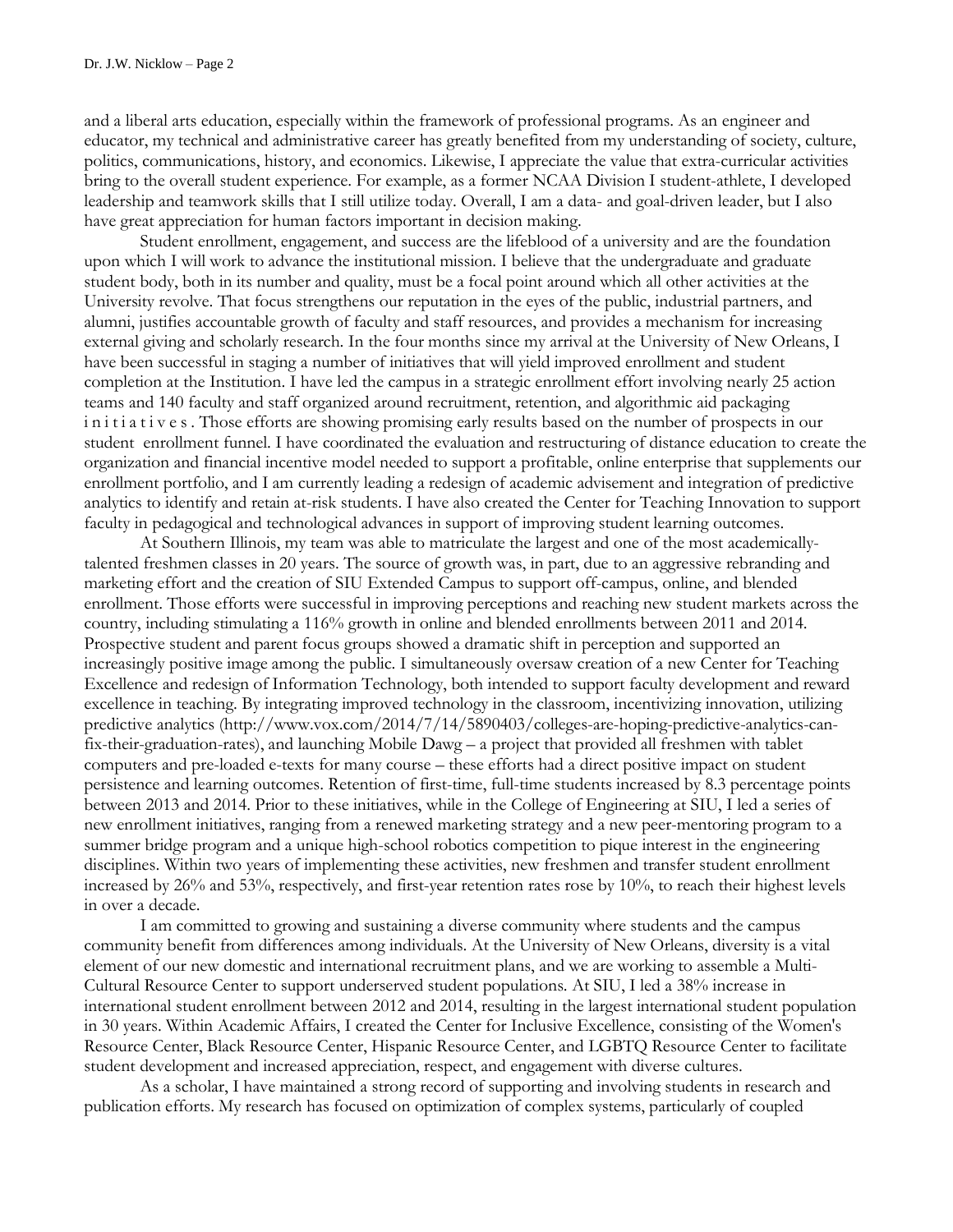human-natural systems in the area of water resources. More recently, my work focuses on educational innovation and research that leads to improved learning outcomes and student persistence. More than 200 students have received support and training from my nearly \$5 million in water-related and education research initiatives. That kind of support is well known to provide students with supplemental training opportunities and increase the likelihood of student success. My commitment to undergraduate student success has led to the creation of the University of New Orleans' Center for Undergraduate Research and this year's PURSUE undergraduate research awards. I have also been focused on strategic faculty hiring, graduate program development, and increasing the quality of graduate research. At SIU, I worked with units to create and grow new, cross-disciplinary graduate programs in Fermentation Science, Advanced Energy and Fuels, and Supply Chain Management and Logistics, a s well as a Ph.D. in Geology, an M.A. in Art History and Visual Cultures, and a new STEM Education Research Center.

Through my academic and administrative career, I have increasingly recognized the importance and value of fundraising and alumni development in the future financial stability of an institution. As Provost at the University of New Orleans, I am working with the Foundation to lead a new fundraising effort whereby, for the first time, the Provost and Deans maintain development portfolios and have expectations for attracting donor support. At SIU, I was responsible for floating between multiple donor portfolios maintained by the deans and my Chancellor. And I partnered with the Vice Chancellor for Development and Alumni Relations in the planning phase of an upcoming capital campaign. My successes in fundraising are highlighted by oversight of a \$1 million gift for a program called First Scholars – a comprehensive program for academic, social, and financial support of first-generation students – and by the single largest gift made to the SIU College of Engineering for student leadership development. I also contributed to the successful solicitation of a \$1 million gift for lowincome student scholarships and a \$1.3 million gift to support students with disabilities.

My leadership philosophy is built on collaboration and transparency. As Provost, I have demonstrated an ability to collaborate and empower others to aspire towards and achieve success. I have done so by identifying and organizing key stakeholders, strategically utilizing and building upon individual strengths, and providing prioritized support and the resources, guidance, and encouragement needed to achieve well-defined expectations. At the core of this philosophy is my recognition of the value of inclusiveness among our students, faculty and staff and my belief in shared decision-making processes. These leadership principles instill pride, motivation, and a sense of vested teamwork by participants, and they ultimately translate into results for which the entire campus can be proud and take ownership. An effective leader also develops and maintains strong relationships and communication with those around them. One of the most rewarding elements of my previous and current positions has been my interaction and communication with a wide array of internal and external constituents: students, faculty and staff, alumni and potential industrial sponsors, leaders from high schools, community colleges and other institutions, and community and elected leaders. While Provost and during my other leadership roles, I have been able to facilitate open lines of communication, build consensus among constituents, and promote development of lasting relationships in order to overcome challenges, affect change, and advance the University. Finally, I firmly believe that students represent our most valuable stakeholders, and I am deeply committed to continuing my work to strengthen relationships with this important constituency, who will ultimately comprise our alumni and community supporters.

I strongly believe my experience and training are well matched to the position of President at the University of New Orleans, and I am dedicated to collaboratively leading the Institution toward a promising future. The attached curriculum vitae, with references, provides a detailed view of my qualifications for the position. I look forward to discussing this opportunity with you further.

Sincerely,

John Work

John W. Nicklow, Ph.D., P.E., P.H., D.WRE, F.ASCE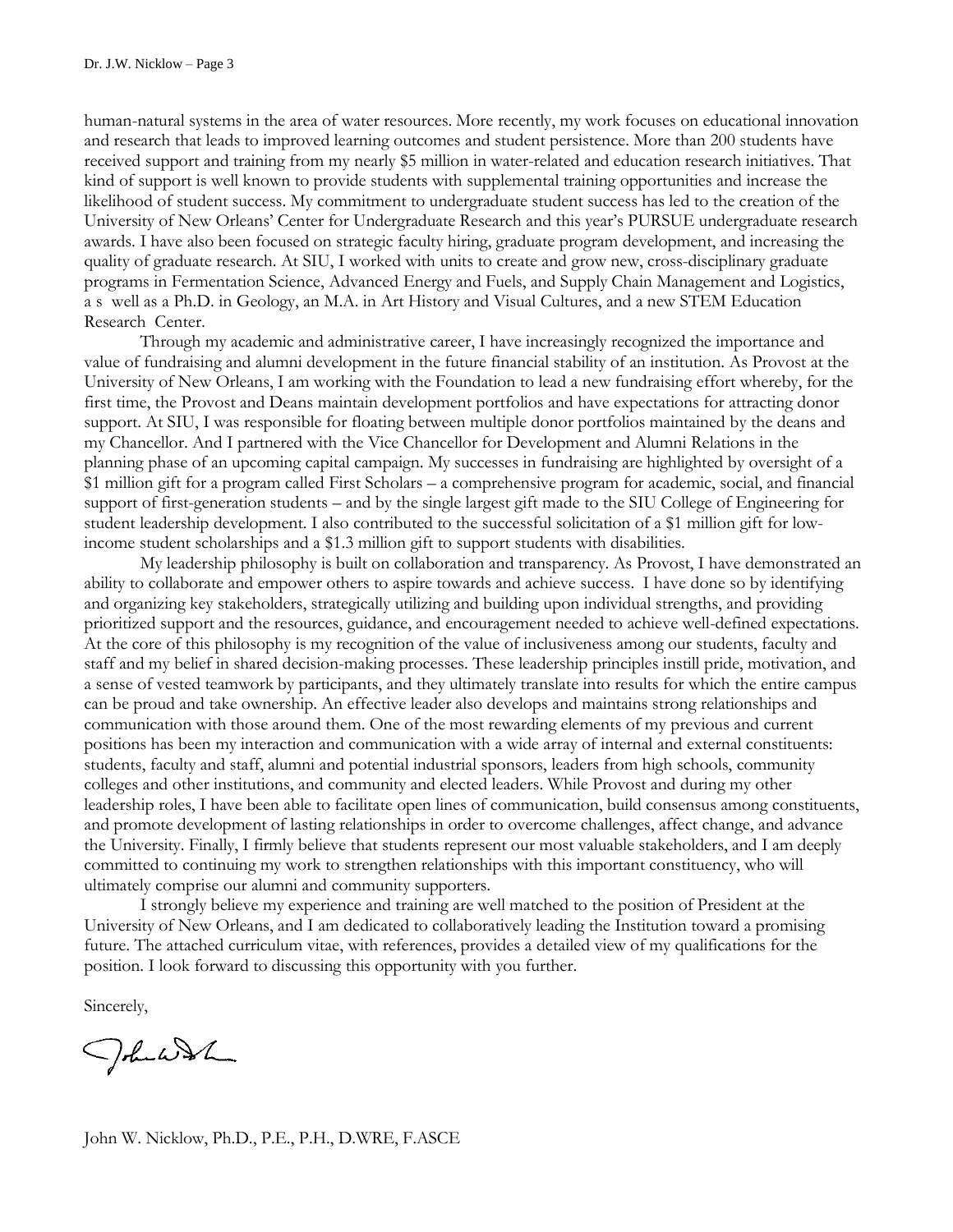## *CURRICULUM VITAE*

# **John W. Nicklow**

#### **PROFESSIONAL AFFILIATION AND CONTACT INFORMATION**

Provost and Vice President for Academic Affairs, University of New Orleans

## **EDUCATION**

- Ph.D. in Civil Engineering, Arizona State University, Tempe, AZ, May 1998 Rod J. McMullin Salt River Project Water Resources Scholar, 1997-1998 Universities Council on Water Resources Outstanding Dissertation Award, Hon. Mention, 1998 Dissertation: *Operation of Multiple Reservoir Systems to Control Sedimentation in Alluvial River Networks*
- M.S. in Civil Engineering, Bucknell University, Lewisburg, PA, May 1993 Thesis: *Gamma Distribution Fitting of Dimensionless Unit Hydrographs for Pennsylvania*
- B.S. in Civil Engineering, Bucknell University, Lewisburg, PA, May 1993

## **EMPLOYMENT AND EXPERIENCE**

#### *AcademicAdministration*

*Provost and Vice President for Academic Affairs, July 2015 – Present* University of New Orleans, New Orleans, LA

- Responsibilities include administration of Academic Affairs, Research, Information Technology, Enrollment Services, Service Learning, the International Center, and SACSCOC accreditation.
- Leading an evaluation and improvement of distance learning, academic advisement and library services.
- Co-chairing a new University Budget Review Committee to identify fiscal priorities and operation principles.
- Implementing a campus-wide, strategic enrollment initiative, including comprehensive, rolling recruitment, retention, and algorithmic aid packaging strategies.
- Working to change the current academic advisement model and integrate predictive analytics to identify and support at-risk students.
- Created a Center for Teaching Innovation to support faculty in pedagogical and technological advances.
- Implemented a Provost Fellow program for faculty to gain training in academic affairs administration.
- Formed a new Distance Education Oversight Committee and am currently working to create the structure, organization, and finance models to support an online academic enterprise.
- Created the Center for Undergraduate Research and supported a new competitive grant program known as the Privateer Undergraduate Research and Scholarly Undergraduate Experience (PURSUE).

#### *Provost and Vice Chancellor for Academic Affairs, May 2011 – June 2015* Southern Illinois University, Carbondale, IL

- Responsibilities included Academic Affairs Administration, Information Technology, Enrollment Management, and Student Affairs, including a new Center for Undergraduate Research and Creative Activity, Center for Inclusive Excellence, Center for Service Learning, and Center for International Education.
- Provided leadership in development and implementation of 10-year strategic plan.
- Teamed with Chancellor, Vice Chancellor for Development and Alumni Relations, and Deans in managing fundraising portfolios and development of goals and strategies for the next capital campaign.
- Worked with Chancellor to develop and institute \$500 million program to address deferred maintenance and infrastructure needs; oversight of renovation of 65 classrooms and 6 teaching laboratories.
- More than tripled the size of the University Honors Program, from 220 in 2011 to over 800 in 2014.
- Increased overall student enrollment at SIU (17,989) following more than 10 years of consecutive declines. Fall 2013 and 2014 saw the largest freshmen classes in 20 years, with higher average academic profiles, the largest international student population (1,821) in 30 years, and strong increases in transfers and student persistence.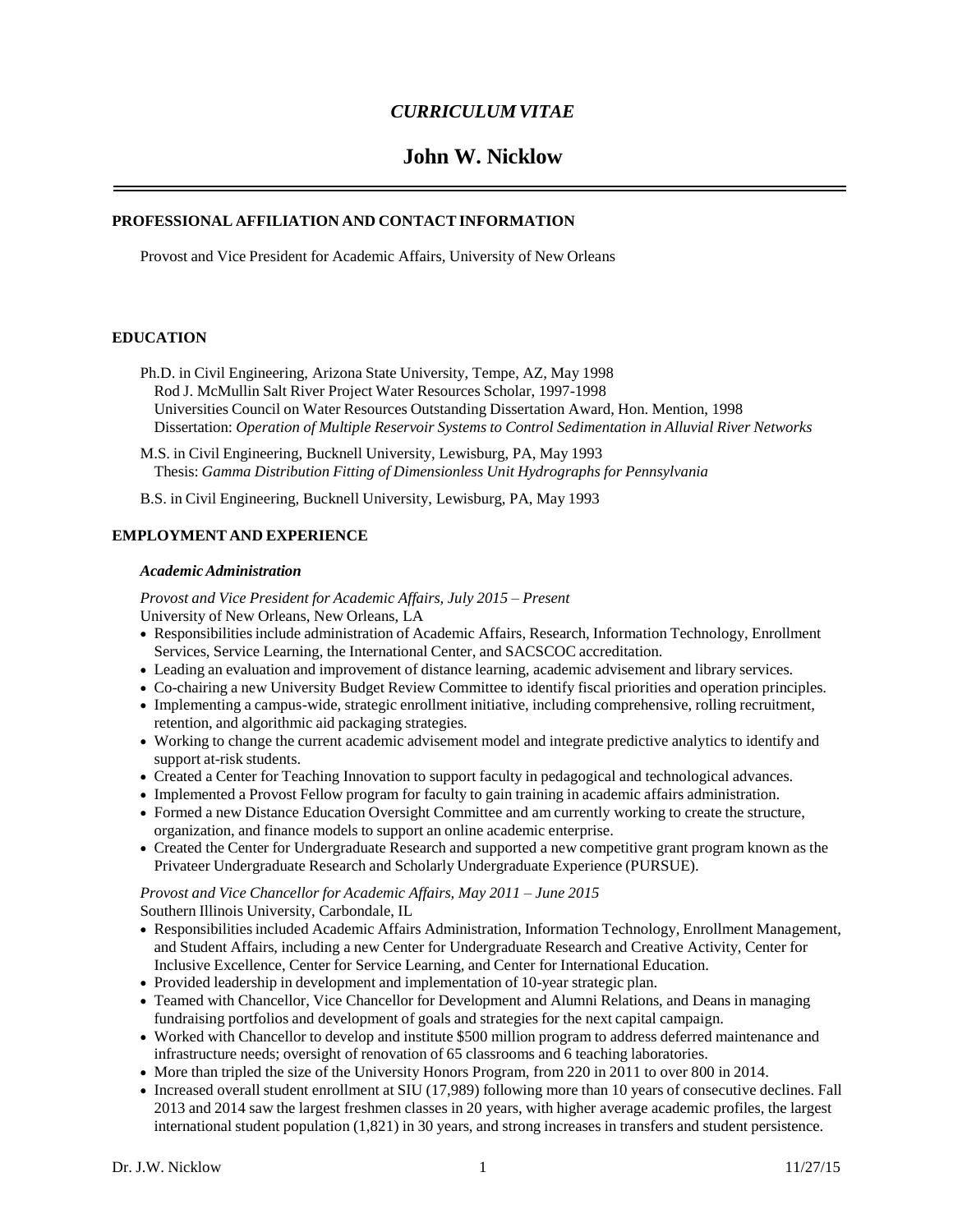- Implemented *Mobile Dawg*, an initiative that provided all new freshmen with a tablet PC, pre-loaded with etexts and materials needed for courses and with applications for campus engagement.
- Managed new, successful recruitment initiatives, including territorial recruitment and algorithmic aid packaging.
- Grew accredited online programs from 6 to 21 in two years and increased online enrollments by 116%, to 4,717 students, from 2011 to 2014, with additional growth in new J-Term and summer sessions.
- Established cross-disciplinary, academic programs in Fermentation Science, Supply Chain Management and Logistics, and Advanced Energy and Fuels, as well as new programs in Geology, Africana Studies, Art History and Visual Culture, and STEM Education.
- Implemented collaborative, campus-wide initiatives and efficiency measures, including college faculty hiring plans, academic policy review/revision, administrative downsizing, and program design and review protocol.
- Created centralized First-Year Advisement and implemented campus-wide predictive-analytics platform and technology enhancement for improved student advisement and persistence.

## *Assistant Provost for Enrollment Management, June 2010 – May 2011* Southern Illinois University, Carbondale, IL

- Responsible for Enrollment Management, consisting of Undergraduate Admissions, New Student Programs, Financial Aid, Transfer Student Services, Registrar, Bursar, and International Programs and Services.
- Oversight of a major restructuring of the Offices of Undergraduate Admissions and Financial Aid, and led development of new, successful recruitment strategies.
- Initiated a sophomore, junior and senior search and fulfillment campaign that more than tripled the number of prospective students in the enrollment funnel.
- Instrumental in the coordination of several major campus initiatives, including the University College, a new rebranding and marketing effort, expansion of online learning and off-campus programs, and a strengthening of partnerships with high schools and community colleges.

## *Associate Dean, July 2006 – June 2010*

College of Engineering, Southern Illinois University, Carbondale, IL

- Responsible for academic affairs of 1,300 undergraduate and graduate students, including recruitment and retention efforts, student support services, minority engineering, and academic advisement, and served as Director of the Engineering Ph.D. program.
- Established new programs aimed at improving student retention, including an Engineering Residential College, a multi-tiered mentoring program, and a new first-year experience course for engineering majors.
- Played a guiding role in College accreditation efforts and in 2006 and 2008 visits by ABET reviewers.
- Established new marketing and recruitment initiatives for the College, including a young women's summer day camp for grades 5-8, a high-school robotics competition called Engineering Design Squads, and a newly designed website, video productions, and social networking functions for alumni and students.
- Generated \$400,000 in cash support for the College's portion of a capital campaign.

## *Acting Chair, July 2005 – December 2005*

Department of Civil and Environmental Engineering, Southern Illinois University, Carbondale, IL

- Responsible for fiscal and personnel management, student advisement, and course scheduling.
- Led program assessment efforts and initiatives to increase student recruitment and registration.
- Maintained alumni and donor relations, including developing an annual alumni newsletter and acquiring MWH Soft Excellence in Education grant (\$80,000) for support of departmental teaching software.

## *AcademicAppointments*

*Professor, July 2015 –Present* Department of Civil and Environmental Engineering, University of New Orleans, New Orleans, LA

*Professor, July 2007 – June 2015 Associate Professor, July 2003 – June 2007 Assistant Professor, August 1998 – June 2003*

- Department of Civil and Environmental Engineering, Southern Illinois University, Carbondale, IL
- Taught undergraduate and graduate courses in hydraulic and hydrologic systems engineering.
- Established an active research program in water resources systems engineering with nearly \$5 million of external research support from federal, state, and private entities.
- Published over 75 articles and authored four books.
- Chaired 22 masters and doctoral committees, and served as graduate committee member for another 24 students.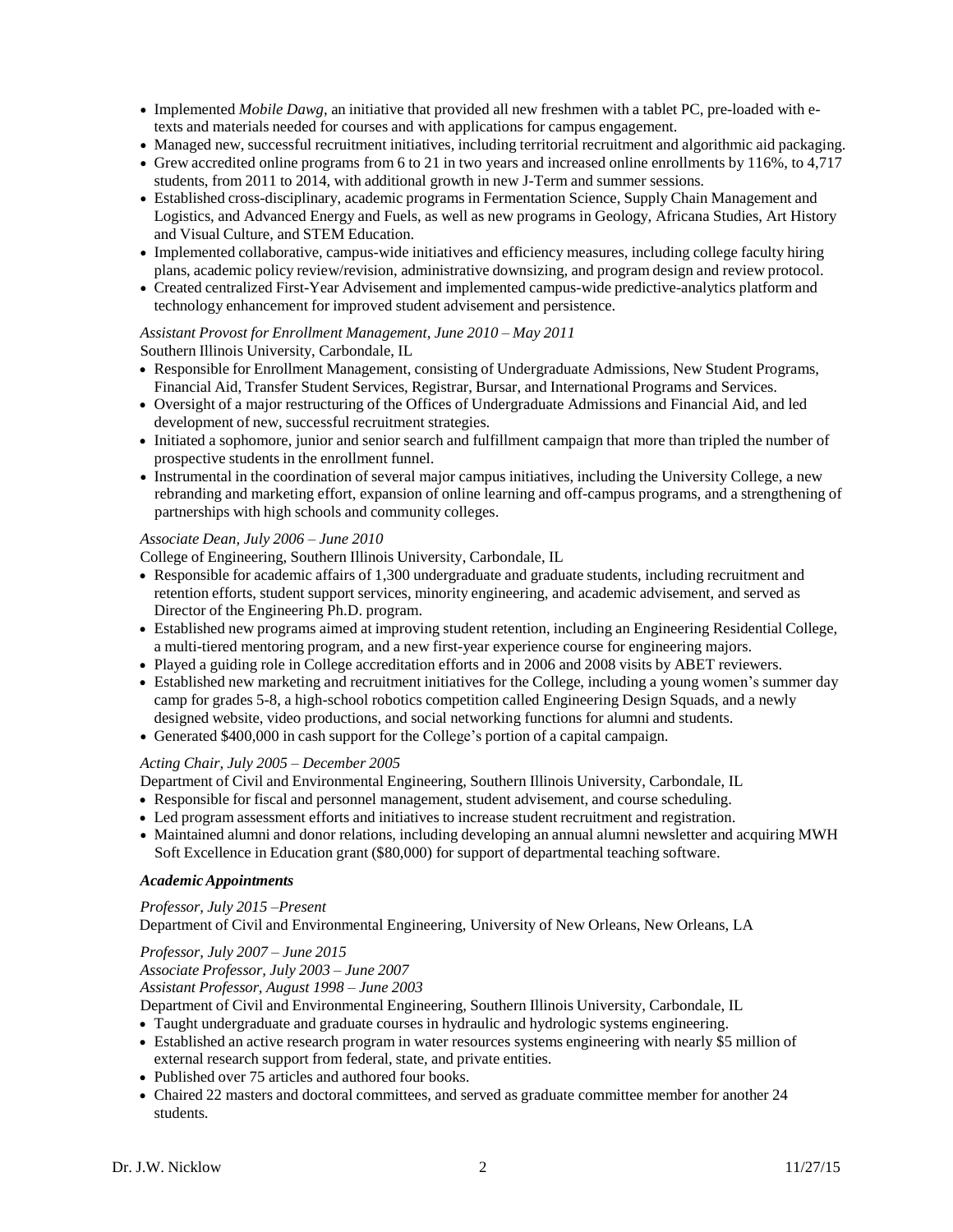## *Other Employment*

*Environmental Engineering Officer, Lieutenant J.G., May 1993 – January 1997* U.S. Public Health Service, Sells, AZ and Casa Grande, AZ

- Responsible for the planning, design and construction management of water supply and waste disposal facilities for American Indian communities on the Tohono O'odham Indian Reservation.
- Formulated multi-agency efforts and built consensus for plans at tribal/community and agency meetings.
- Administered approximately \$5 million of federal project construction.

## **HONORS AND KEY DESIGNATIONS**

Registered Professional Engineer, State of Arizona, Certificate No. 31134. Registered Professional Engineer, State of Illinois, Certificate No. 062-052763. Certified Professional Hydrologist, American Institute of Hydrology, Certificate No. 1560. Certified Diplomate, American Academy of Water Resources Engineers, Certificate No. 00165. Elected Fellow, American Society of Civil Engineers, No. 267389. American Council on Education, Advancing to the Presidency Program, 2014. Associate Editor Award Winner, J. of Hydrology, Elsevier, 2013. American Council on Education, Center for Effective Leadership, Institute for Chief Academic Officers, 2011. College of Engineering Excellence through Commitment Outstanding Teaching Award, SIU, 2006. National Excellence in Engineering Education Award, MWH Soft, Inc., Pasadena, CA, 2005. Dean Juh Wah Chen Outstanding Faculty Research Paper Award, SIU, 2002. Dean Kenneth E. Tempelmeyer Outstanding Faculty Research Award, SIU, 2002. New Faculty Excellence in Teaching Award, American Society of Civil Engineers, Washington, D.C., 2002. Dean Thomas B. Jefferson College of Engineering Outstanding Teacher Award, SIUC, 2002. Distinguished Faculty Award, Undergraduate Student Government, SIUC, 2001. Outstanding Teacher Award, College of Engineering, SIUC, 1999. Outstanding Teacher Award, Department of Civil Engineering, SIUC, 1999. Excellence in Civil Engineering Education (ExCEEd) Teacher Training Fellowship, United States Military Academy, American Society of Civil Engineers.

## **SERVICEACTIVITIES**

#### *Professional*

Keynote speaker, Southwest Symposium for Contemporary Engineering Topics, New Orleans, LA, 2015.

Associate of Public and Land-Grant Universities, Academic Affairs Council, Member, 2011-2015.

American Council of Education, Association of Chief Academic Officers, Member, 2013-2015.

Associate Editor, Journal of Hydrology, Elsevier, 2007-2015.

Southern Illinois Research Park, Board Member, 2011-2014.

Track Manager and Chair, Evolutionary Computation in Environmental and Water Resources Engineering, Annual World Water and Environmental Resources Congress, 2005-2011.

Editorial Board Member, Int'l Conference on Civil, Structural and Environmental Engineering Computing, 2005.

International Water Resources Assoc., Executive Board Member, Treasurer, 2004-2006.

Consortium of Universities for the Advancement of Hydrologic Science, Inc., Campus Representative, 2004- 2014.

International Program Committee for the International Federation of Automatic Control Workshop ("Modeling and Control of Environmental Systems, 2004, Venice, Italy), Member, 2003-2004.

Systems Committee of the Environmental and Water Resources Institute, ASCE, Member, 2002-2008.

Task Committee on Evolutionary Computation in Environmental and Water Resources Engineering, American Society of Civil Engineers, Member, 2001-2004, Chair, 2005-2010.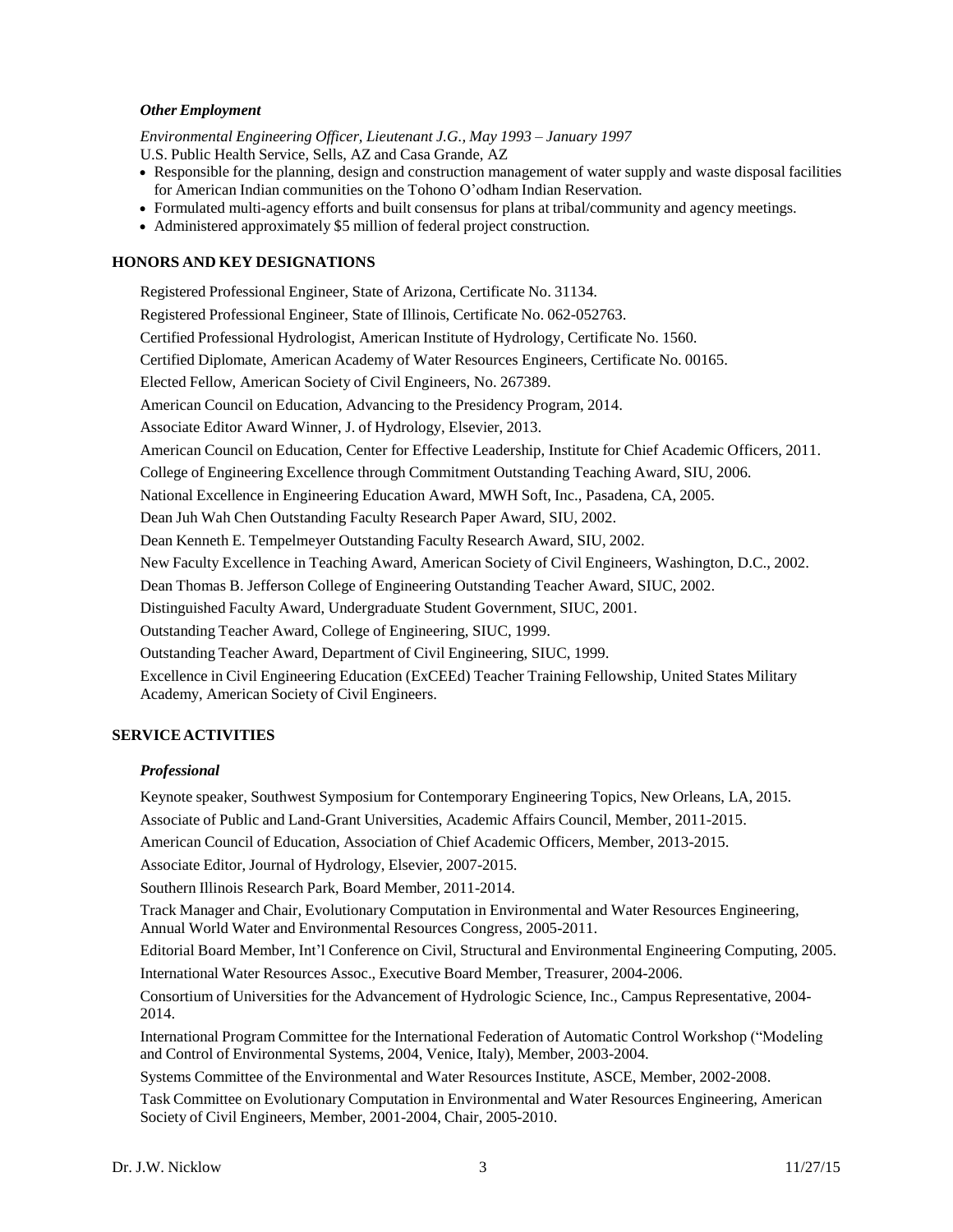Task Committee on Environmental and Water Resources Systems Education, American Society of Civil Engineers, Member, 2004-2010.

Task Committee on Systems Analysis for Watershed Management, American Society of Civil Engineers, Member, 2005-2009.

International Water Resources Assoc., Executive Board Election Committee, Member, 2000.

Working Group and Government Recommendation Committee on the Role of Desalination in Averting a Global Water Crisis, Member, 1999.

#### *University*

Distance Education Council, Member, 2010-2011. Learning Management System Task Force, Chair, 2010-2011. Graduate Enrollment Working Group, Member 2010. Saluki First Year, Executive Council, Member 2010. Strategic Enrollment Planning Committee, Retention Subcommittee, Chair, 2009. SIUC/SIUE System-Wide Summit Council, Member 2009-2010. Department of Athletics, Head Women's Basketball Coach Search Committee, Member, 2009. Math Placement Task Force, Member, 2009-2010. Intercollegiate Athletics Advisory Committee, Member, 2004-2006, 2011; Chair, 2006-2010. First Year Experience Steering and Implementation Committee, Member, 2008-2010. SIUC Foundation, Development Officer Search Committee, Chair, 2008. Department of Athletics, Academic Progress Report (APR) Improvement Committee, Member, 2007-2009. Department of Athletics, Head Football Coach Search Committee, Member, 2007. Intellectual Property Committee, Member, 2007-2011. Department of Technology Chair Search Committee, Chair, 2007. Differential Tuition Committee for College of Engineering, Chair, 2007. Engineering Outreach Field Representative Search Committee, Chair, 2007. SIUC Enrollment Management Strategic Planning Committee, Chair, 2007. Accreditation Subcommittee for North Central Association Accreditation, Member, 2007-2008. Community College Curriculum Articulation Committee, Member, 2007-2008. Student Leadership Task Force, Member, 2006-2007. Tau Beta Pi (Engineering Honor Society) Advisory Board, Member 2006-2011. SIUC Research Advisory Committee, Member, 2005-2011. Advisory Committee, SIUC Center for Graduate Teaching Excellence, Member, 2005-2009. Faculty Affairs Committee, Department of Civil and Environmental Engineering, Member, 2005-2006. Chancellor's Faculty Excellence Concept Team, Member, 2004-2005. Department of Technology Chair Search Committee, Chair, 2005. Assessment Committee, Dept. of Civil and Environmental Engrg., Member, 2004 -2005; Chair, 2006. Search Committee for Two Faculty Strategic Hires, Member 2004-2005. Selection Committee, College of Engineering Outstanding Faculty Research Award, Member, 2003-2005. Selection Committee, College of Engineering Outstanding Faculty Paper Award, Member, 2003-2005. University Outstanding Dissertation Award Committee, Member, 2003-2004. Engineering Ph.D. Program Committee, Member, 2002-2005. Engineering Student Council, Faculty Advisor, 2002-2008. Provost and Vice Chancellor Screening and Search Committee, Member, 2001-2002. Equipment and Computer Committee, Dept. of Civil and Environ. Engrg., Member, 2000-2002; Chair, 2003. Civil Engineering Chairperson Search Committee, Member, 1999 and 2002. Curriculum Committee, Department of Civil Engineering, Member, 1998; Chair, 1999.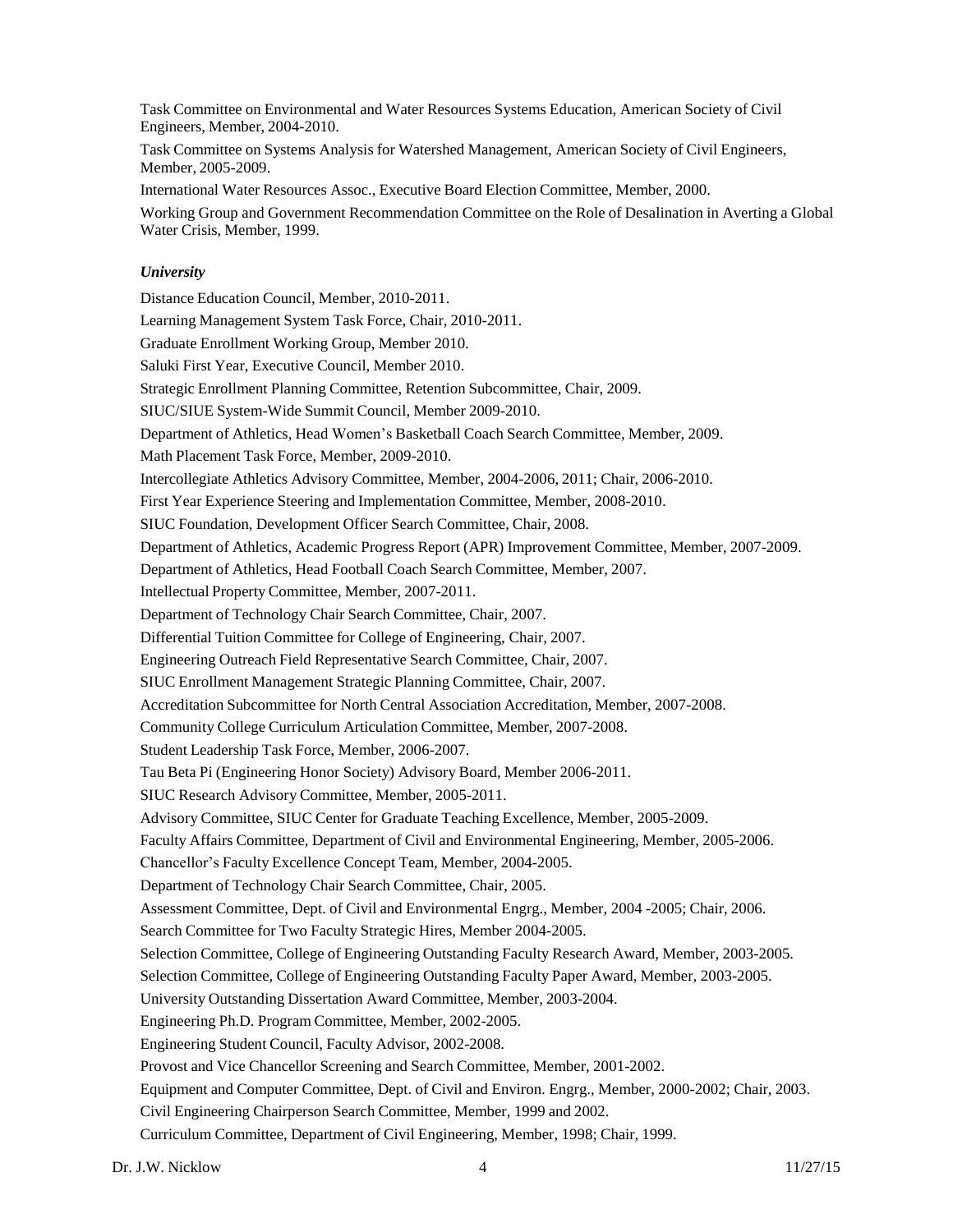## *Community*

Epiphany Church, Council Member, 2010-2013. Carbondale Sports, Board Member, 2008-2009; Vice-President 2010. Carbondale Sports, Pony Baseball Coach, 2008-2010. Carbondale Upward Basketball, League Coach, 2007-2011.

Carbondale Sports, NFL Flag Football Coach, 2008-2010.

Carbondale New School, Strategic Planning Board, 2008-2010.

Illinois Junior Academy of Science, Science Fair Judge, 2000.

IllinoisJunior Science and Humanities Symposium, Volunteer, 1999.

## **PUBLICATIONS**

#### *Books*

- Nicklow, J.W. and Boulos, P.F. (2007). *Essential Water and Wastewater Calculations for Engineers and Operators*, MWH Soft, Inc., Pasadena, CA.
- Nicklow, J.W., Boulos, P.F., and Muleta, M.K. (2006). *Comprehensive Urban Hydrologic Modeling Handbook for Engineers and Planners*, MWH Soft, Inc., Pasadena, CA.
- Nicklow, J.W. and Boulos, P.F. (2005). *Comprehensive Water and Wastewater Treatment Plant Hydraulics Handbook for Engineers and Operators*, MWH Soft, Inc., Pasadena, CA.
- Nicklow, J.W., Boulos, P.F., and Muleta, M.K. (2004). *Comprehensive Sewer Collection Systems Analysis Handbook for Engineers and Planners*, MWH Soft, Inc., Pasadena, CA.

#### *Articlesin Professional Journals*

- Artita, K., Kaini, P., and Nicklow, J.W. (2013). "Examining the possibilities: Generating alternative watershed-scale BMP designs with evolutionary algorithms." *Water Resources Management*, 27(11), 3849-3863.
- Kowalchuk, R.K., DeRuntz, B.D., and Nicklow, J.W. (2013). "Investing in engineering student leaders through industrial and STEM partnerships." *Quality Approaches in Higher Education*, 4(1): 23-30.
- Kaini, P., Artita, K, and Nicklow, J.W. (2012). "Optimizing structural best management practices Using SWAT and genetic algorithm to improve water quality goals." *Water Resources Management*, 26(7): 1827-1845.
- Dessalegne, T. and Nicklow, J.W. (2012). "Artificial life algorithm for management of multi-reservoir river systems." *Water Resources Management*, 26(5): 1125-1141.
- Nicklow, J.W., Reed, P., Savic, D., Dessalegne, T., Harrell, L., Chan-Hilton, A., Karamouz, M., Minsker, B., Ostfeld, A., Singh, A., and Zechman, E. (2010). "State of the art for genetic algorithms and beyond in water resources planning and management." *J. of Water Resources Planning and Management*, ASCE, 136(4): 412-432.
- Bekele, E.G. and Nicklow, J.W. (2007). "Multi-objective automatic calibration of SWAT using NSGA-II." *J. of Hydrology*, Elsevier, 341: 165-176.
- Muleta, M.K., Nicklow, J.W., and Bekele, E.G. (2007). "Sensitivity of a distributed watershed simulation model to spatial scale." *J. of Hydrologic Engineering*, ASCE, 12(2): 163-172.
- Nicklow, J.W., Marikunte, S.S., and Chevalier, L.R. (2007). "Balancing pedagogical and professional practice skill in the training of graduate teaching assistants." *J. of Prof. Issues in Engineering Education and Practice*, ASCE, 133(2): 89-93.
- Lant, C.L., Kraft, S.E., Beaulieu, J., Bennett, D., Loftus, T., and Nicklow, J.W. (2005). "Using GIS-based ecological-economic modeling to evaluate policies affecting agricultural watersheds." *Ecological Economics*, Elsevier, 55(4): 467-484.
- Bekele, E.G. and Nicklow, J.W. (2005) "Multiobjective management of ecosystem services by integrative watershed modeling and evolutionary algorithms." *Water Resources Research*, AGU, 41(10), W10406, doi:10.1029/2005WR004090.
- Muleta, M.K. and Nicklow, J.W. (2005). "Sensitivity and uncertainty analysis coupled with automatic calibration for a distributed watershed model." *J. of Hydrology*, Elsevier, 306: 127-145.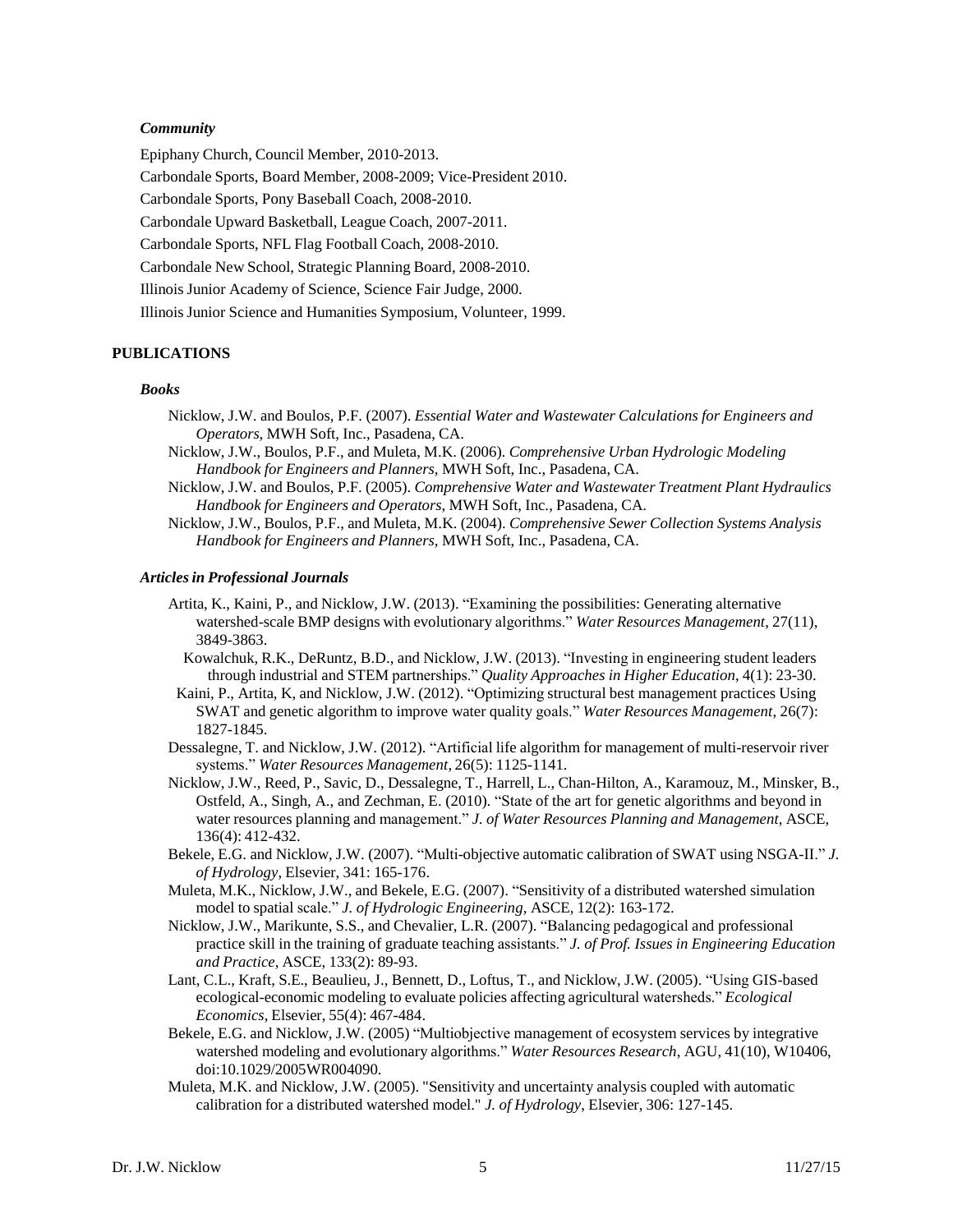- Muleta, M.K. and Nicklow, J.W. (2005). "Decision support for watershed management using evolutionary algorithms." *Journal of Water Res. Planning and Mgmt.*, ASCE, 131(1): 35-44.
- Muleta, M.K. and Nicklow, J.W. (2004). "Joint application of artificial neural networks and evolutionary algorithms to watershed management." *Water Resources Management*, Kluwer, 18(5): 459-482.
- Dessalegne, T., Nicklow, J.W. and Minder, E. (2004). "Evolutionary computation to control unnatural water level fluctuations in multi-reservoir river systems." *River Research and Applications*, Wiley, 20(6): 619- 634.
- Nicklow, J.W. and Hellman, A.P. (2004). "Optimal design of storm water inlets for highway drainage." *J. of Hydroinformatics*, IWA." *J. of Hydroinformatics*, IWA, 6(4): 245-257.
- Oertel, A.O. and Nicklow, J.W. (2003). "Evaluation of ground water denitrification at a biosolids disposal site." *Environmental Monitoring and Assessment*, Kluwer, 87(1): 1-31.
- Nicklow, J.W., Ozkurt, O., and Bringer, J.A. (2003). "Control of channel bed morphology in large-scale river networks using a genetic algorithm." *Water Resources Management*, Kluwer, 17(2): 113-132.
- Kraft, S.E., Lant, C.L., Beaulieu, J., Duram, L., Ruhl, J.B., Bennett, D., Adams, J., Nicklow, J.W., Loftus, T. (2002). "Planning in multiple-ownership watersheds: Social, agricultural and hydrological factors." *J. of Soil and Water Conservation*, SWCS, 57(5): 285-307.
- Muleta, M.K. and Nicklow, J.W. (2002). "Evolutionary algorithms for multiobjective evaluation of watershed management decisions." *J. of Hydroinformatics*, IWA, 4(2): 83-97.
- Richardson, J.P. and Nicklow, J.W. (2002). "In situ permeable reactive barriers for groundwater contamination." *Soil and Sediment Contamination*, AEHS, 11(2): 241-268.
- Nicklow, J.W. and Muleta, M.K. (2001). "Watershed management technique to control sediment yield in agriculturally dominated areas." *WaterInternational*, IWRA, 26(3): 435-443.
- Nicklow, J.W. and Mays, L.W. (2001). "Optimal control of reservoir releases to minimize sedimentation in rivers and reservoirs." *J. of American Water Res. Assoc.*, AWRA, 37(1): 197-211.
- Nicklow, J.W. and Mays, L.W. (2000). "Optimization of multiple reservoir networks for sedimentation control." *J. of Hydraulic Engineering*, ASCE, 126(4): 232-242.
- Nicklow, J.W. (2000). "Discrete-time optimal control for water resources engineering and management." *Water International*, IWRA, 25(1); 89-95.

#### *Book Chapters*

- Nicklow, J.W., Misgna, G., Lant, C.L., and Kraft, S.E. (2013). "Evolution of agricultural watersheds in a systems management framework." In *Water Resources Systems Analysis Through Case Studies: Data and Models for Decision Making*. D. Watkins (Ed). American Society of Civil Engineers, Reston, VA.
- Chevalier, L.R. and Nicklow, J.W. (2006). "Web based projects for Civil and Environmental Engineering education: Pedagogy, assessment and lessons learned." In *Innovations 2006: World Innovations in Engineering Education and Research*. W. Aung, C. Croshwaite, R.V. Espinosa, J. Moscinski, S-H. Ou, and L.M. Ruiz (Ed). International Network for Engineering Education and Research (iNEER), Arlington, VA.
- Nicklow, J.W. (2005). "River-Reservoir System Operation for Sediment Control." In *Water Resources Systems Management Tools*. L.W. Mays (Ed). McGraw Hill, New York.
- Nicklow, J.W. (2003). "Design of Storm Water Inlets." In *Urban Stormwater Management Tools*. L.W. Mays (Ed). McGraw Hill, New York.
- Nicklow, J.W. (2003). "Dams." In *Water: Sciences and Issues*. E.J. Dasch (Ed). Macmillan Reference USA, Farmington Hills, MI.
- Nicklow, J.W. (2001). "Design of Storm Water Inlets." In *Stormwater Collection Systems Handbook*. L.W. Mays (Ed). McGraw Hill, New York.

#### *Papers and Presentations at Professional Meetings*

- Yazdi,Z.., Sayeh, M., and Nicklow, J. (2015). "Student yield maximization using genetic algorithms on a predictive enrollment neural network model." *Complex Adaptive Systems*, San Jose, CA, Nov. 2-4.
- Narusis, J., Kowalchuk, R., Neuhoff, E., Palmer, J., DeRuntz, B., and Nicklow, J., (2015). "Leadership development program: Investing in future leaders." *American Educational Research Association Annual Meeting*, April 16-20.
- Nicklow, J., Vitter, J., and Renick, T. (2014). "Data-driven student success: Creating a culture where numbers matter." *APLU Annual Meeting*, Nov. 2.
- Kowalchuk, R., DeRuntz, B. and Nicklow, J. (2014). Hoshin Kanri X-Matrix Drives Engineering Leadership program success. *Proceedings of the 2014 ASEE Conference*, Indianapolis, IN, June 15-18.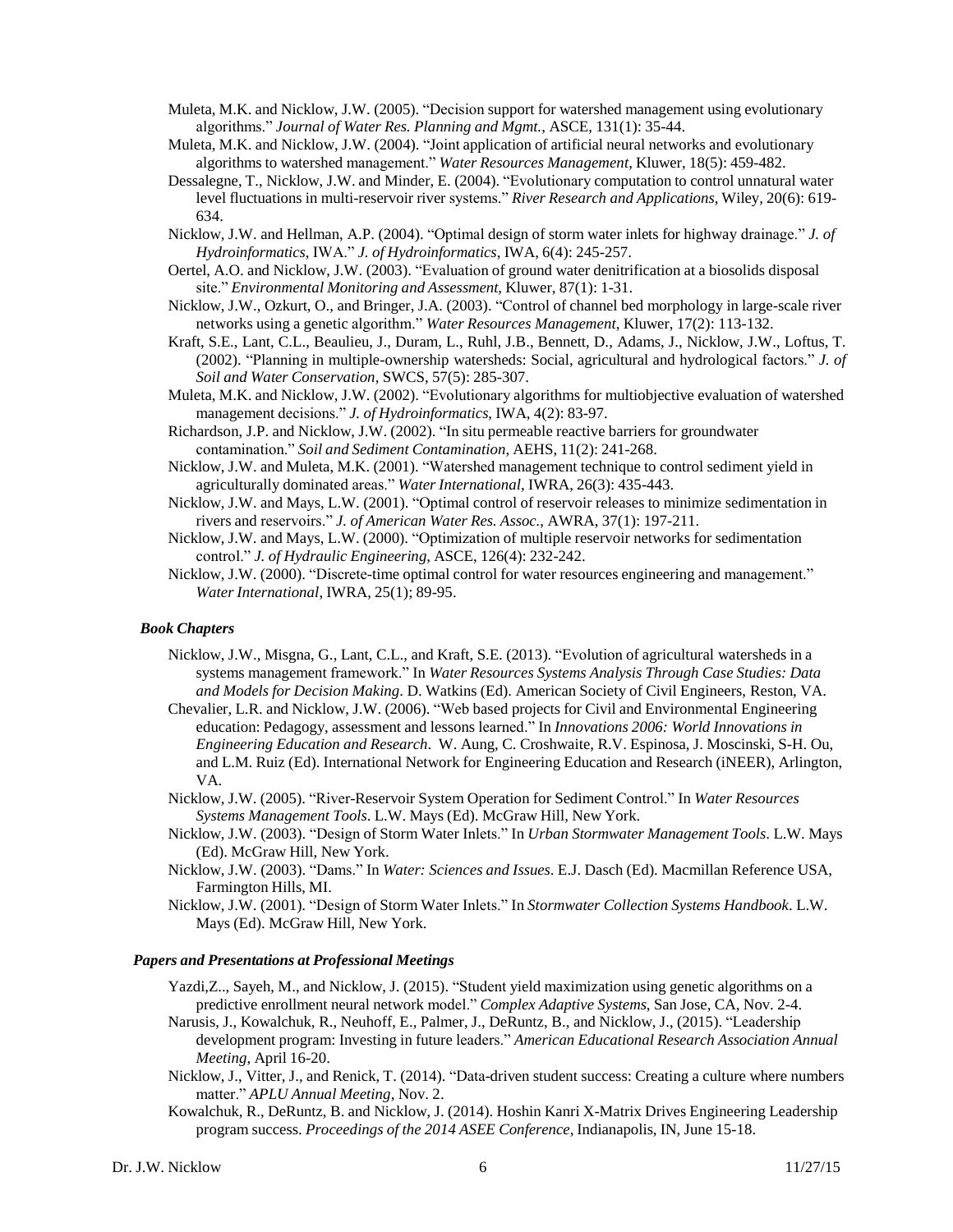- Nicklow, J. (2014). "Transforming student success: Harnessing the power of big data at Southern Illinois University." *EAB Webinar for University Provosts*, Feb. 27.
- Kopper, B., Arthur, V., Hensrud, F., and Nicklow, J. (2013). "Leadership in turbulent times: Turning crises and challenges into opportunities." *HLC Annual Meeting*, Chicago, IL. April 5-6.
- Kowalchuk, R., DeRuntz, B. and Nicklow, J. (2012). Student leadership program: Results and benefits. *Assoc. of Technology Management and Applied Engineering Conference*, Nashville, TN, Nov. 15-16.
- DeRuntz, B., Kowalchuk, R., and Nicklow, J. (2012). "Industrial and STEM partnership creates engineering student leaders." *ASQ STEM Conference*, Menomonie, WI, July 16-17.
- Voyles, E., Nguyen, D., Kowalchuk, R., Nicklow, J., and Ricks, R. (2011). "Engineering students' attitudes towards mathematics. *Midwestern Education Research Conference*, St. Louis, MO, October 12-15.
- Voyles, E., Kowalchuk, R., Nicklow, J., Ricks, R., and Eisenhauer, J. (2011). "Residential peer mentoring benefits mentees: What about mentors?" *Proceedings of the 2011 ASEE Conference*, Vancouver, BC, Canada, June 26-29.
- Kowalchuk, R., Green, T., Ricks, R., Nicklow, J. (2010). "Evaluation of a summer bridge program on engineering students' persistence and success." *Proceedings of the 2010 ASEE Conference*, Louisville, KY, June 20-23.
- Kaini, P., Nicklow, J., and Schoof, J. (2010). "Impact of Climate change projections and best management practices on river flows and sediment loads." *Proceedings of the 2010 World Water and Environmental Resources Congress, ASCE*, Providence, RI, May 16-20.
- Nicklow, J., Kowalchuk, R., Gupta, L., Tezcan, J., and Mathias, J. (2009). "A short-term assessment of a multi-faceted engineering retention program." *Proceedings of the 2009 Frontiers in Education Conference*, San Antonio, TX, Oct. 18-21.
- Ricks, R., Kowalchuk, R., Nicklow, J., Graceson-Martin, L. Gupta, L., Mathias, J., Tezcan, J., and Pericak-Spector, K. (2009). "Evaluation of a new engineering residential college initiative." *Proceedings of the 2009 ASEE Conference*, Austin, TX, June 14-17.
- Kaini, P., Artita, K., and Nicklow, J.W. (2009). "Generating different scenarios of BMP designs in a watershed scale by combining NSGA2 with SWAT." *Proceedings of the 2009 World Water and Environmental Resources Congress, ASCE*, Kansas City, MO, May 17-21.
- Tezcan, J., Mathias, J., Gupta, L., Nicklow, J.W., and Kowalchuk, R. (2009). "An innovative freshman engineering course to improve retention." *Proceedings of the 63rd EDGD Midyear Conference*, Berkeley, CA, Jan. 4-7.
- Tezcan, J., Mathias, J., Gupta, L., Nicklow, J.W., and Kowalchuk, R. (2008). "An innovative freshman engineering course to improve retention." *Proceedings of the 2008 ASEE Conference*, Pittsburgh, PA, June 22-25.
- Kaini, P., Artita, K., and Nicklow, J.W. (2008). "Designing BMPs at a watershed-scale using SWAT and a genetic algorithm." *Proceedings of the 2008 World Water and Environmental Resources Congress, ASCE*, Honolulu, HI, May 12-16.
- Artita, K., Kaini, P., and Nicklow, J.W. (2008). "Generating alternative watershed-scale BMP designs with evolutionary algorithms." *Proceedings of the 2008 World Water and Environmental Resources Congress, ASCE*, Honolulu, HI, May 12-16.
- Mathias, J., Gupta, L., Nicklow, J.W., Tezcan, J., Caffey, R., Chrisman, B., Pearson, C., Pericak-Spector, K., Kowalchuk, R., Lewis, E., and Sevim, H. (2007). "Improved retention through innovative academic and nonacademic programs." *Proceedings of the 2007 ASEE Conference*, Honolulu, HI, June 24-27.
- Bekele, E.G. and Nicklow, J.W. (2007). "Multi-objective optimal control model for watershed management using SWAT and NSGA-II." *Proceedings of the 2007 World Water and Environmental Resources Congress, ASCE*, Tampa, FL, May 15-19.
- Kaini, P., Artita, K., and Nicklow, J.W. (2007). "Evaluating Optimal Detention Pond Locations at a Watershed Scale." *Proceedings of the 2007 World Water and Environmental Resources Congress, ASCE*, Tampa, FL, May 15-19.
- Harackiewicz, F., Marikunte, S., Chevalier, L.R., and Nicklow, J.W. (2006). "An innovative approach to advising and mentoring of graduate students." *Proceedings of the Int'l Conference on Engineering Education*, San Juan, Puerto Rico, July 23-28.
- Marikunte, S., Nicklow, J.W., Harackiewicz, F., and Chevalier, L.R. (2006). "Benefits and challenges of training teaching assistants." *Proceedings of the 2006 ASEE Conference*. Chicago, IL, June 18-21.
- Nicklow, J.W., Chevalier, L.R., Ray, B.T., and Boruszkowski, L.A. (2006). "A video production for undergraduate recruitment and retention." *Proceedings of the 2006 World Water and Environmental Resources Congress, ASCE*, Omaha, NE, May 21-25.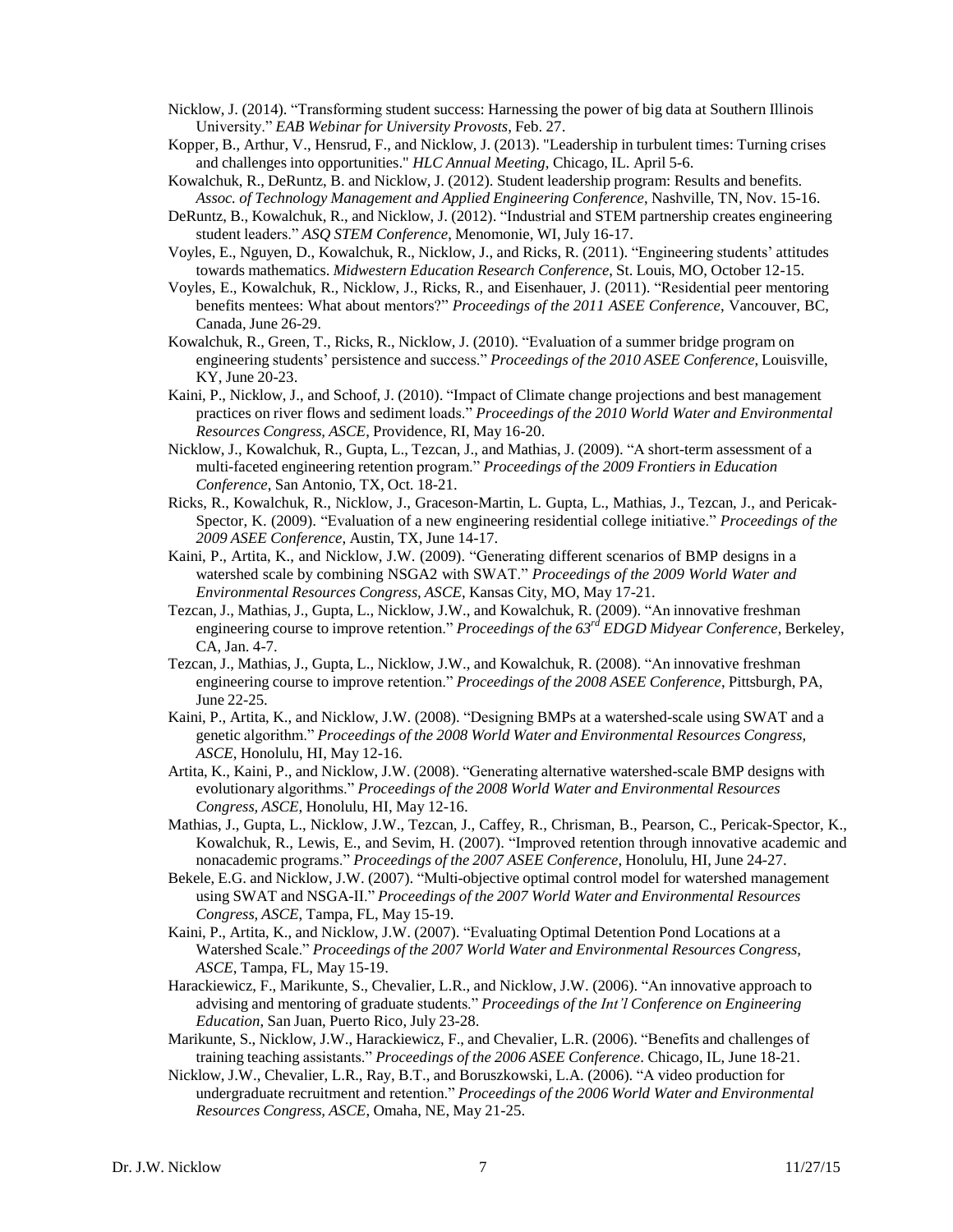- Bekele, E.G. and Nicklow, J.W. (2006). "Evolutionary algorithms for multi-objective automatic calibration of a semi-distributed hydrologic model." *Proceedings of the 2006 World Water and Environmental Resources Congress, ASCE*, Omaha, NE, May 21-25.
- Gillespie, W.E. and Nicklow, J.W. (2006). "Optimized pond design for water quality improvement in an upland agricultural basin." *Proceedings of the 2006 World Water and Environmental Resources Congress, ASCE*, Omaha, NE, May 21-25.
- Nicklow, J.W., Kraft, S.E., Lant, C.L., and Bekele, E.G. (2005). "Virtual watershed: Steps towards costeffective generation of ecosystem services in rural watersheds." *Proceedings of the XII World Water Congress, IWRA*, New Delhi, November 22-25.
- Lant, C.L., Beaulieu, J., Kraft, S.E., Malanson, G., Nicklow, J.W., and Sengupta, R.S. (2005). "Virtual watershed: Agricultural landscape evolution in an adaptive management framework." *Proceedings of the XII World Water Congress, IWRA*, New Delhi, November 22-25.
- Nicklow, J.W., Chevalier, L.R., Ray, B.T., and Boruszkowski, L.A. (2005). "WIP: A K-12 video for recruitment and education in water resources and environmental engineering." *Frontiers in Education Conference*, Indianapolis, Indiana, October 19-22.
- Bekele, E.G. and Nicklow, J.W. (2005). "Automatic calibration of a semi- distributed hydrologic model using particle swarm optimization." *Am. Geophysical Union Fall Meeting*, San Francisco, CA, December 5-9.
- Bekele, E.G., Nicklow, J.W., Lant, C.L., and Kraft, S.E. (2005). "A decision support system for watershedscale management of ecosystem services using evolutionary algorithms." *Proceedings of Watersheds 2005, ASCE*, Williamsburg, VA, July 19-22.
- Bekele, E.G. and Nicklow, J.W. (2005). "Hybrid evolutionary search methods for training an artificial neural network." *Proceedings of the 2005 World Water and Environmental Resources Congress, ASCE*, Anchorage, AK, May 15-20.
- Chevalier, L.R., Craddock, J.N, Ray, B.T., and Nicklow, J.W. (2005). "Technology enhanced projects for education in civil and environmental engineering at Southern Illinois University." *Proceedings of iCEER 2005, Exploring Innovation in Education and Research*, Tainan, Taiwan, March 1-5.
- Ray, B.T., Chevalier, L.R., Nicklow, J.W., and Boruszkowski, L.A. (2004). "Website and CD-ROM development: Digital images of water and wastewater processes for engineering education." *Proceedings of the 2004 ASEE Conference*. Salt Lake City, UT, June 20-23.
- Nicklow, J.W., Chevalier, L.R., Ray, B.T., and Boruszkowski, L.A. (2004). "A digital image CD-ROM and website for environmental and water resources engineering curricula and K-12 education." *Proceedings of the 2004 World Water and Environ. Resources Congress, ASCE*. Salt Lake City, UT, June 27-July 1.
- Dessalegne, T. and Nicklow, J.W. (2004). "Optimal operation of multi-reservoir river systems using an artificial life algorithm." *Proceedings of the 2004 World Water and Environmental Resources Congress, ASCE*. Salt Lake City, UT, June 27-July 1.
- Bekele, E.G. and Nicklow, J.W. (2004). "Multi-objective evolutionary algorithms for cost-effective management of ecosystem services in a watershed." *Proceedings of the 2004 World Water and Environmental Resources Congress, ASCE*. Salt Lake City, UT, June 27-July 1.
- Allred, K.O., Nicklow, J.W., Muleta, M.K., and Duram, L.A. (2003). "A multiobjective SDSS for management of urbanizing watersheds: The case of the Lower Kaskaskia Basin, Illinois." *Proceedings of the 2003 World Water and Environmental Resources Congress, ASCE*. Philadelphia, PA, June 23-26.
- Nicklow, J.W., Chevalier, L.R., Ray, B.T., and Boruszkowski, L.A. (2003). "Development of a digital image CD-ROM and website: A new resource for water resources engineering education." *Proceedings of the 2003 World Water and Environmental Resources Congress, ASCE*. Philadelphia, PA, June 23-26.
- Dessalegne, T. and Nicklow, J.W. (2003). "Evolutionary algorithms for optimal control of the Illinois Waterway." *Proceedings of the 2003 World Water and Environmental Resources Congress, ASCE*. Philadelphia, PA, June 23-26.
- Ray, B.T., Chevalier, L.R., Nicklow, J.W., Boruszkowski, L.A., and McCann, C.D. (2003). "Website and CD-ROM development: Digital images of water and wastewater processes for engineering education." *Proceedings of the 2003 ASEE Conference*. Nashville, TN, June 22-25.
- Kraft, S., Lant, C., Beaulieu, J., Duram, L., Ruhl, J.B., Bennett, D., Adams, J., Nicklow, J.W., and Loftus, T. (2002). "Planning in multiple-ownership watersheds: Social, agricultural, and hydrological Factors." *Proceedings of the Annual Conf. of the Soil and Water Conservation Soc*. Indianapolis, IN, July 13-17.
- Adams, J., Beaulieu, J., Bennett, D., Duram, L., Kraft, S., Lant, C., Loftus, T., Nicklow, J.W., and Ruhl, J.B. (2002). "Planning in watersheds dominated by private multiple-owners: Integrating socio-economic, political, agricultural, and hydrological factors." *Proceedings of the 9 th International Symposium on Society and Resource Management*. Bloomington, IN, June 2-5.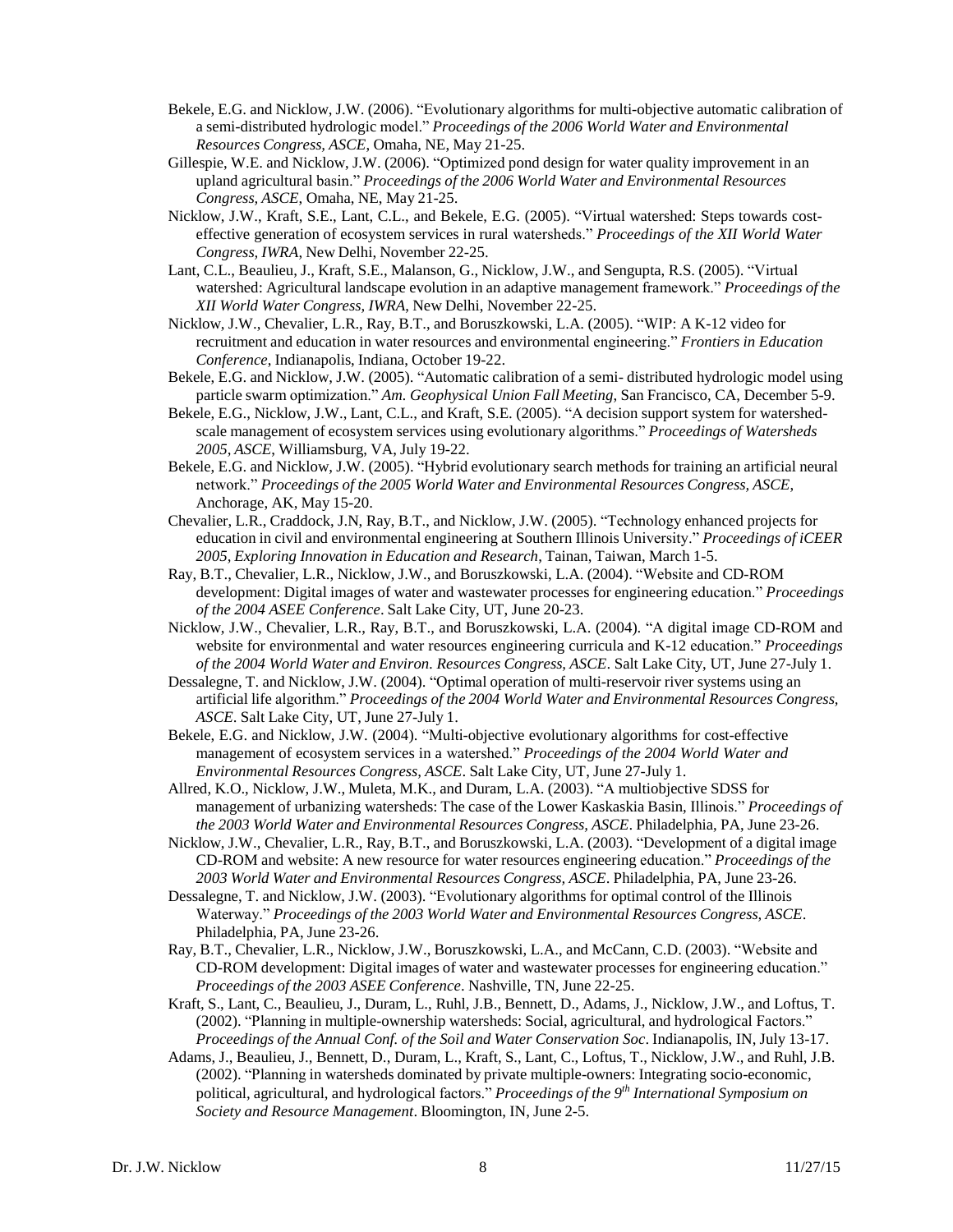- Luster, B.W., Nicklow, J.W., and Frank, R.R. (2002). "Investigation of armoring units for shoreline erosion control." *Proc. of the 2002 Conf. of the Env. and Water Res. Inst., ASCE*. Roanoke, VA, May 19-22.
- Muleta, M.K. and Nicklow, J.W. (2002). "Genetic algorithms for automatic calibration of physically-based distributed watershed models." *Proceedings of the 2002 Conference of the Environmental and Water Resources Institute, ASCE*. Roanoke, VA, May 19-22.
- Muleta, M.K. and Nicklow, J.W. (2002). "Artificial neural networks for efficient decision making in watershed management systems." *Proceedings of the 2002 Conference of the Environmental and Water Resources Institute, ASCE*. Roanoke, VA, May 19-22.
- Nicklow, J.W. and Muleta, M.K. (2002). "Integrative decision making for watershed management using evolutionary algorithms." *Proceedings of the 2002 Conference of the Environmental and Water Resources Institute, ASCE*. Roanoke, VA, May 19-22.
- Parry, T.M. and Nicklow, J.W. (2002). "Reservoir management for flood control using simulated annealing." *Proc. of the 2002 Conference of the Environ. and Water Res. Inst., ASCE*. Roanoke, VA, May 19-22.
- Dessalegne, T. and Nicklow, J.W. (2002). "Evaluation of anthropogenic induced hydrologic alterations of rivers in the development of water level management criteria." *Proceedings of the 2002 Conference of the Environmental and Water Resources Institute, ASCE*. Roanoke, VA, May 19-22.
- Dessalegne, T. and Nicklow, J.W. (2002). "Genetic algorithms for optimal operation of multi-reservoir river systems." *Proceedings of the 2002 Conference of the Environmental and Water Resources Institute, ASCE*. Roanoke, VA, May 19-22.
- Loftus, T., Adams, J., Beaulieu, J., Bennett, D., Duram, L., Kraft, S., Lant, C., Nicklow, J.W., and Ruhl, J.B. (2002). "Understanding the social context for ecological restoration in multiple-ownership watersheds: Preliminary results from the Cache River in Illinois." *Proceedings of the 98th Annual Meeting of the Association of American Geographers*. Los Angeles, CA, March.
- Adams, J., Beaulieu, J., Bennett, D., Duram, L., Kraft, S., Lant, C., Loftus, T., Nicklow, J., and Ruhl, J.B. (2001). "Ecological restoration in multiple-ownership watersheds: The case of the Cache River in Illinois – Social and economic issues." *Proc. of the 2001 Governor's Conf. on the Mgmt. of the Illinois River System: The Illinois River - Partnerships for Progress, Restoration, and Preservation*. Eighth Biennial Conf., Peoria, IL, October 2-4. IL Water Resources Center Special Report No. 27. A. Strawn, Editor.
- Loftus, T., Adams, J., Kraft, S., Lant, C., Duram, L., Beaulieu, J., Bennett, D., Nicklow, J.W., and Ruhl, J.B. (2001). "Planning in multiple-ownership watersheds: The case of the Cache River, Illinois." *Proceedings of the Inaugural Conference of the U.S. Society for Ecological Economics: Pathways to Sustainability: Theory and Practice*. Duluth, MN, July 11-13
- Muleta, M.K. and Nicklow, J.W. (2001). "Using genetic algorithms and SWAT to minimize sediment yield from an agriculturally dominated watershed." *Proceedings of the 2001 Conference of the Environmental and Water Resources Institute, ASCE*. Orlando, FL, May 20-24.
- Minder, E. and Nicklow, J.W. (2001). "System-wide optimization of dam operations to control water level fluctuations." *Proceedings of the 2001 Conference of the Environmental and Water Resources Institute, ASCE*. Orlando, FL, May 20-24.
- Nicklow, J.W., and Bringer, J. (2001). "Optimal control of sedimentation in multi-reservoir river systems using genetic algorithms." *Proceedings of the 2001 Conference of the Environmental and Water Resources Institute, ASCE*. Orlando, FL, May 20-24.
- Nicklow, J.W. and Hellman, A.P. (2000). "Optimizing hydraulic design of highway drainage systems." *Proceedings of the 2000 Joint Conference on Water Resources Engineering and Water Resources Planning and Management, ASCE*. Minneapolis, MN, July 30-August 2.
- Nicklow, J.W. and DeVantier, B.A. (2000). "Teaching engineering courses in an off-campus environment." *Proceedings of the 2000 ASEE Conference*. St. Louis, MO, June 18-21.
- Nicklow, J.W. (2000). "Technical writing in an undergraduate design course." *Proceedings of the 2000 ASEE Conference*. St. Louis, MO, June 18-21.
- Nicklow, J.W. and Mays, L.W. (1999). "Operation of multiple reservoir systems to control sedimentation in rivers and reservoirs." *Proceedings of the 26th Annual Conference of the Water Resources Planning and Management Division, ASCE*. Tempe, AZ, June 6-9*.*
- Nicklow, J.W. and Mays, L.W. (1999). "Operation of multi-reservoir systems to minimize sedimentation in rivers-reservoir networks." *Proceedings of the 1999 International Water Resources Engineering Conference, ASCE*. Seattle, WA, August 8-11.
- Nicklow, J.W. and Mays, L.W. (1999). "Multi-reservoir system management for sedimentation control." *Proceedings of the 28th Congress of the International Association for Hydraulic Research, IAHR*. Graz, Austria, August 22-27.